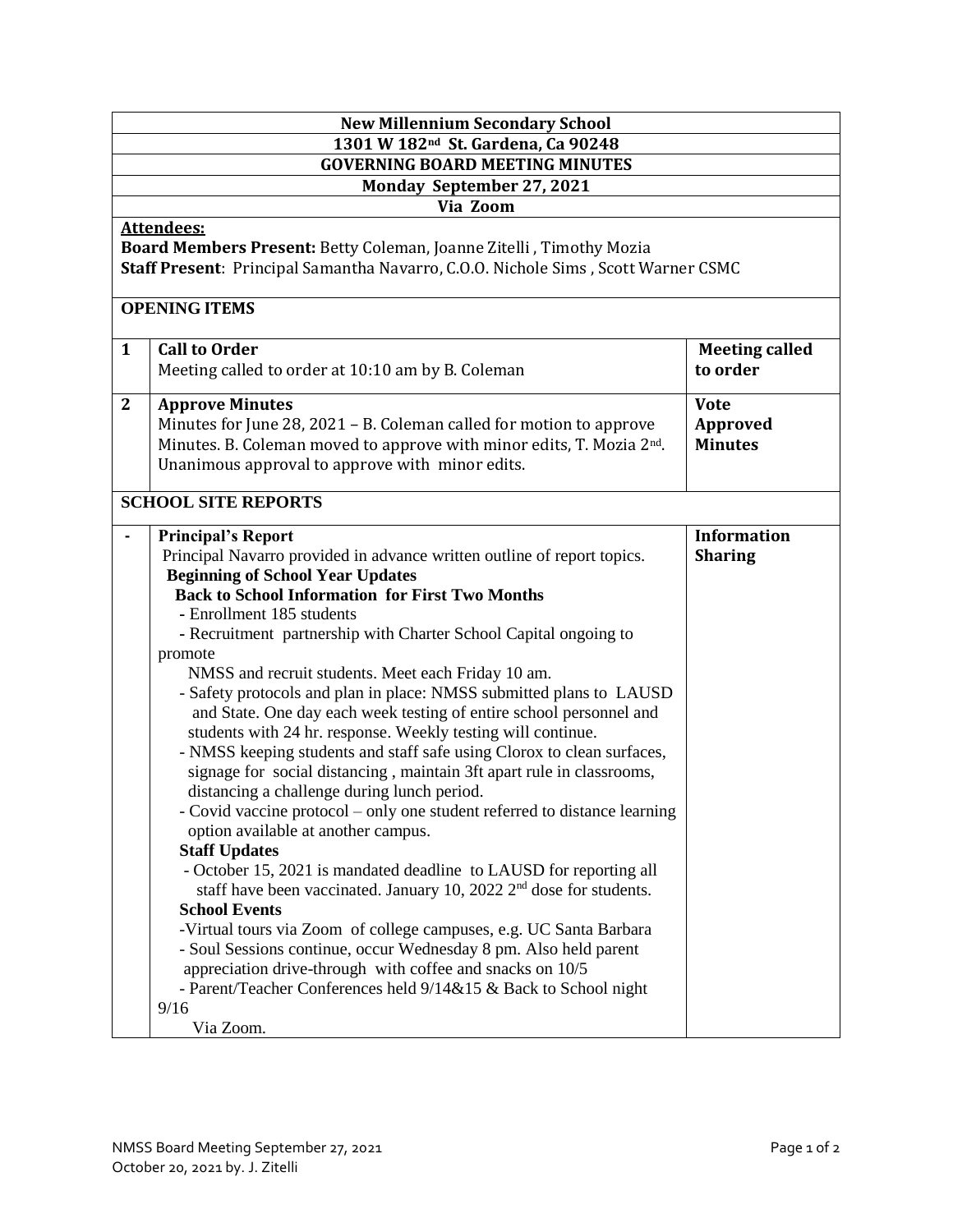|                         | - School Site Council Involvement - Principal meets with council                                                          |                       |  |  |
|-------------------------|---------------------------------------------------------------------------------------------------------------------------|-----------------------|--|--|
|                         | members                                                                                                                   |                       |  |  |
|                         | - PSAT Testing to maintain college mindset                                                                                |                       |  |  |
|                         | - Red Cross Blood Drive organized by two students to occur 12/1/21                                                        |                       |  |  |
|                         | -Athletics/Fall sports include football, volleyball and cross country                                                     |                       |  |  |
|                         | Social media used each day to communicate with NMSS community                                                             |                       |  |  |
|                         | <b>BUSINESS ITEMS</b>                                                                                                     |                       |  |  |
| $\overline{\mathbf{4}}$ | <b>Approval of UA - Unaudited Actuals</b>                                                                                 | <b>Vote</b>           |  |  |
|                         | B. Coleman asked for explanation of difference. B. Coleman called for                                                     | <b>Approved</b>       |  |  |
|                         | motion to approve unaudited actuals. J Zitelli moved, B. Coleman 2 <sup>nd</sup> .                                        |                       |  |  |
|                         | Unanimous approval of Unaudited Actuals.                                                                                  |                       |  |  |
| 5                       | <b>AB 130 Independent Study Policy</b>                                                                                    | <b>Vote</b>           |  |  |
|                         | Nichole Sims explained this option. NMSS allowed on 20% of students to                                                    | <b>Approved</b>       |  |  |
|                         | using this option. Up to 15days out. Two students tested positive. No                                                     | <b>AB 130</b>         |  |  |
|                         | current students sent to I.S. B. Coleman called for motion to approve AB                                                  |                       |  |  |
|                         | 130 I.S. policy. B. Coleman moved, T. Mozia 2 <sup>nd</sup> . Unanimously approved.                                       |                       |  |  |
| 6                       | <b>ESSR III-Purchasing of Items</b>                                                                                       | <b>Information</b>    |  |  |
|                         | Cares Act Emergency Relief Fund explained as fund to purchase and meet                                                    | <b>Sharing</b>        |  |  |
|                         | all necessary needs for student learning to occur. E.G. order new textbooks                                               |                       |  |  |
|                         | and new equipment to improve and enhance learning (e.g. equipment for                                                     |                       |  |  |
|                         | art class)                                                                                                                |                       |  |  |
| $\overline{7}$          | <b>Southwest College Partnership (Apple Class)</b><br>Intro course on computer coding. Students sign up independently and | <b>Information</b>    |  |  |
|                         | devices loaned to students. NMSS students interested in this opportunity                                                  | <b>Sharing</b>        |  |  |
| 8                       | Revised 2021-2022 NMSS School Budget                                                                                      | <b>Information</b>    |  |  |
|                         | Nichole Sims meets monthly with Scott to track federal money to be used                                                   | <b>Sharing/Vote</b>   |  |  |
|                         | to meet needs of students. Each month review and shift funds as student as                                                | Approved              |  |  |
|                         | needed. Nicole explained restricted vs. unrestricted funds. B. Coleman                                                    | <b>Revised Budget</b> |  |  |
|                         | called for motion. B. Coleman moved, T. Mozia 2 <sup>nd</sup> . Unanimously                                               |                       |  |  |
|                         | approved.                                                                                                                 |                       |  |  |
| 9                       | <b>Care Solace Mental Health Program</b>                                                                                  | <b>Information</b>    |  |  |
|                         | NMSS has contract with this program N. Sims explained how program                                                         | <b>Sharing</b>        |  |  |
|                         | provides mental health services. She diligently investigated before                                                       |                       |  |  |
|                         | recommending this program. NMSS can refer students needing help to                                                        |                       |  |  |
|                         | Care Solace and company will reach out to student and family. Everything                                                  |                       |  |  |
|                         | is tracked. User friendly interaction and support for users.                                                              |                       |  |  |
| 10                      | <b>Finance Report</b>                                                                                                     | Approved              |  |  |
|                         | June, July, and August 2021 cash balances reviewed. Cash balance                                                          | Revised June, July,   |  |  |
|                         | substantially over amount projected. Nichole explained that incoming                                                      | August 2021 report    |  |  |
|                         | revenue was frozen for July 2021 report, so figures showed negative.                                                      |                       |  |  |
|                         | Revised report with updated revenue reviewed. B. Coleman called for                                                       |                       |  |  |
|                         | motion to approve revised July finance report. B. Coleman called for                                                      |                       |  |  |
|                         | motion. T. Mozia motioned, J. Zitelli 2 <sup>nd</sup> . Unanimous approval.                                               |                       |  |  |
| 11                      | <b>ASB Account</b>                                                                                                        | <b>Vote</b>           |  |  |
|                         | Discussion tabled until next board meeting.                                                                               | Postponed             |  |  |